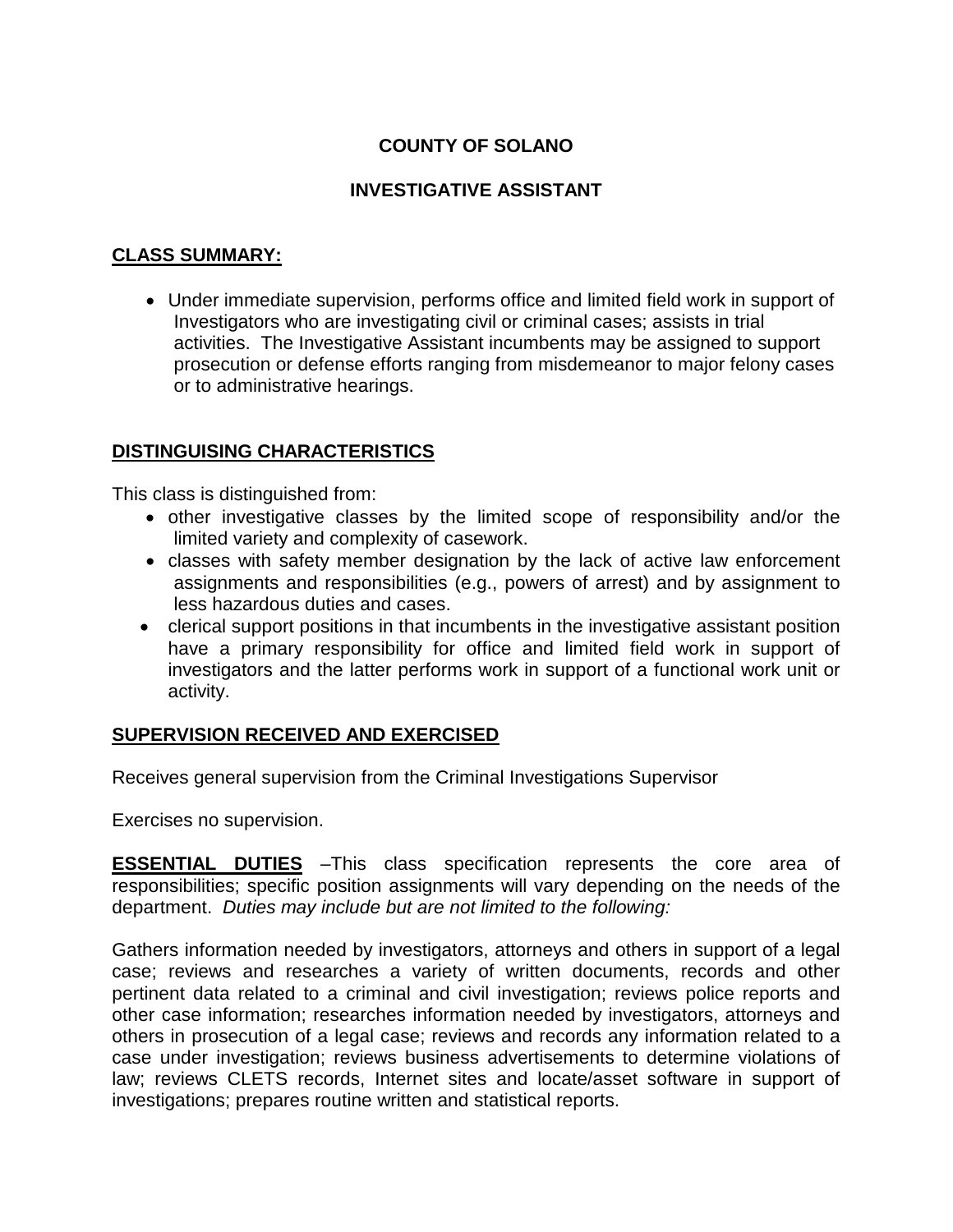Serves subpoenas and delivers legal documents; transports and/or escorts others connected with cases into the office for interviews or to court; transports physical evidence for analysis and/or to court; may assist in court coordination duties.

Prepares charts and diagrams to graphically depict information for court presentation; collects and organizes information and documents for inclusion in case files and books for trial; testifies in court as necessary.

Assists investigators and attorneys in a variety of other case development and administrative hearing and trial preparation activities; maintains work production and travel records.

May be assigned higher level tasks or broader responsibility on a training basis, additional administrative tasks or responsibility for coordinating/monitoring special programs (e.g., volunteer services, public information) related to specific areas of assignment.

## **JOB RELATED AND ESSENTIAL QUALIFICATIONS**

## **Knowledge of:**

Public contact and public relations techniques; data gathering, compilation and display techniques.

Civil and criminal justice system including the specialized area of initial assignment (e.g., consumer or welfare fraud, criminal prosecution).

Investigative procedures and techniques; functions and authority of office/department to which assigned.

## **Skill to:**

Operate office equipment including a personal computer, copy and fax machines and printers.

Drive a motor vehicle.

#### **Ability to:**

Research, compile, report and/or display information in support of an administrative, criminal and/or civil case.

Serve subpoenas; deliver documents in a timely efficient manner; schedule delivery routes.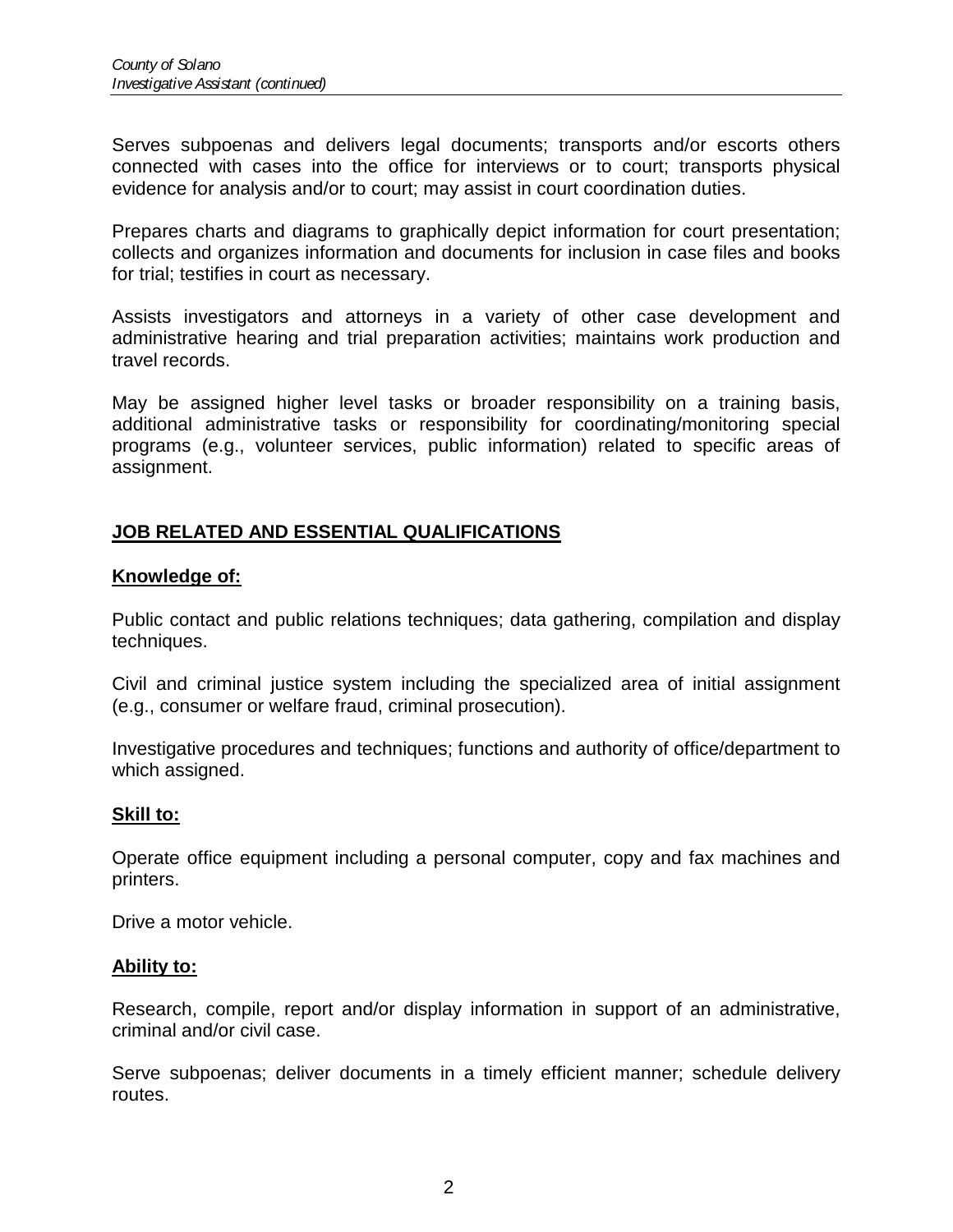Learn and apply basic legal principles and procedures.

Organize information, reports, and documents; document findings and observations.

Learn and apply investigative principles and techniques.

Assist in the preparation and service of search warrants; assist in the preparation of arrest warrants.

Make arithmetic calculations.

Search for and obtain copies of public records.

Learn and apply knowledge of California court and corrections systems.

Testify in court.

Take photographs; assist in surveillance and undercover assignments.

Communicate effectively both verbally and in writing; establish and maintain effective working relationships with people of diverse socio-economic backgrounds.

Establish, maintain, and foster positive and harmonious working relationships with those contacted in the course of work.

Explain procedural information.

## **EXPERIENCE AND EDUCATION/TRAINING**

## **Experience:**

Six months experience assisting in investigations or serving as a dispatcher in a private or public agency or the completion of an internship in a Sheriffs, Police, District Attorney's, Public Defender's or Marshal's Office.

## **Education/Training:**

Thirty (30) semester units of academic course work in Criminal Justice or related field can be substituted for the requisite experience.

## **SPECIAL REQUIREMENTS**

Possession of or ability to obtain a valid California Class C driver's license is required.

Incumbents assigned to the District Attorney's Office will be required to undergo an extensive personal background investigation because incumbents assigned to this